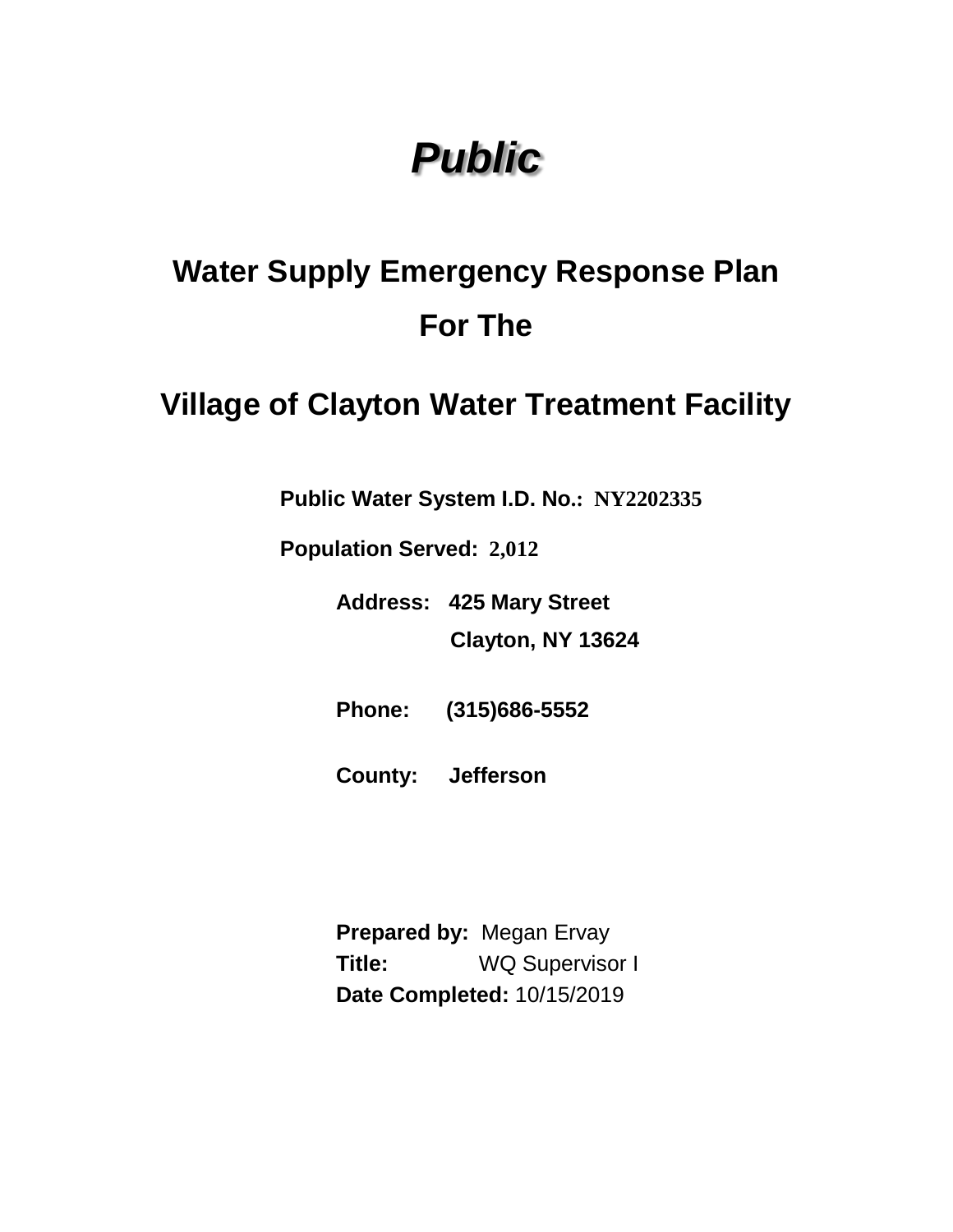### **TABLE OF CONTENTS**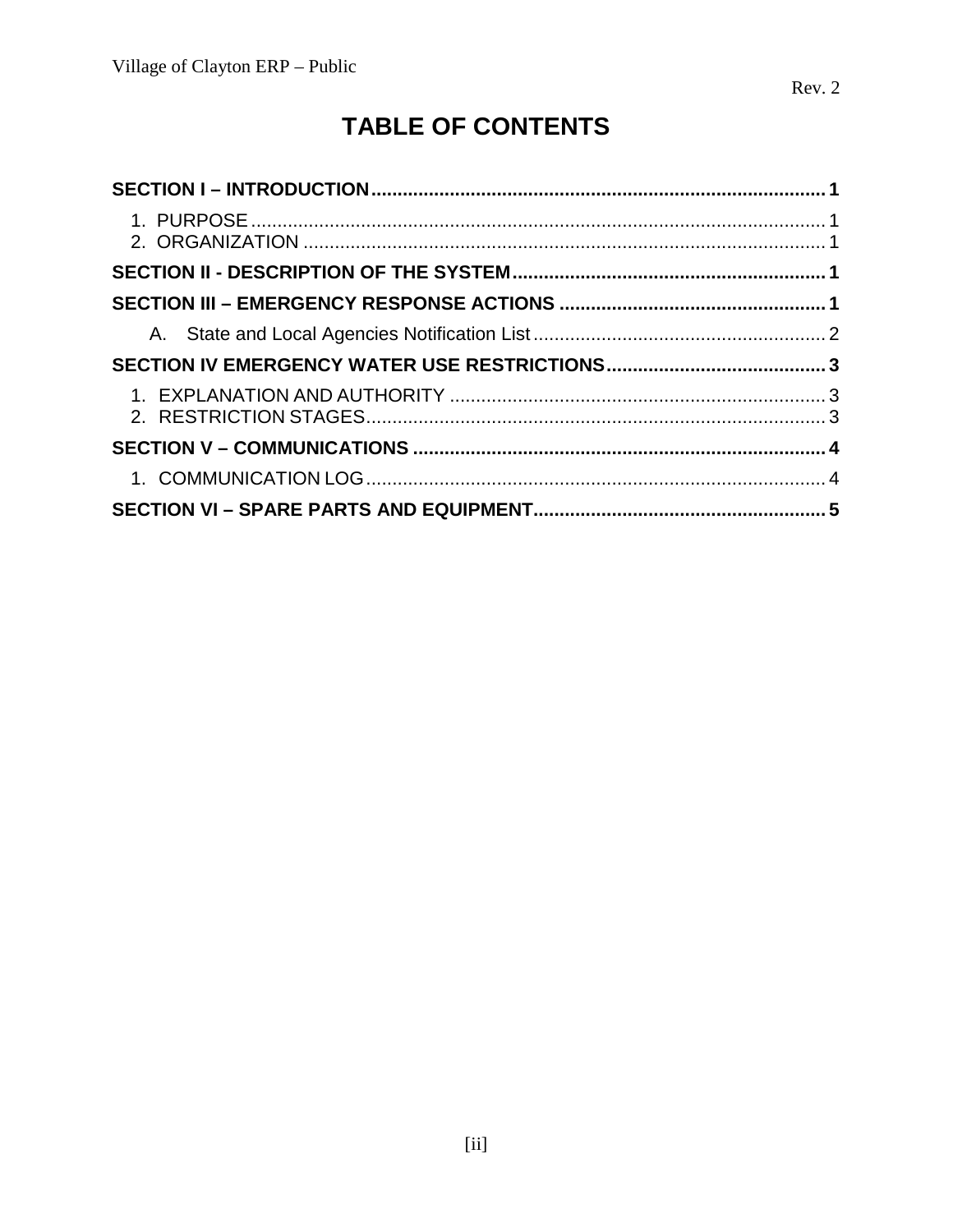#### **SECTION I – INTRODUCTION**

#### <span id="page-2-1"></span><span id="page-2-0"></span>**1. PURPOSE**

This emergency plan was developed as a guideline for the operators and administration in order to minimize disruption of normal services to its consumers and to provide public health protection and safety during an emergency. Emergency response planning should be a coordinated and planned process. Proper planning can lessen the impact of an emergency. This plan was designed to address various emergency hazards that may occur in rural and small water systems.

#### <span id="page-2-2"></span>**2. ORGANIZATION**

Water Department policies are set by the Village Board. Large expenditures must be approved by the Village Board. Smaller purchases can be made by Village personnel subject to board policy. Emergency declarations and notification of the public, state, and local officials in accordance with 10 NYCRR 5-1.23 and 10 NYCRR 5-1.77-78 are the responsibility of Jefferson County Department of Health in conjunction with the Village. Refer to Section III-4 "Emergency Reference Table Contacts & Phone Numbers for specific contact information.

#### **SECTION II - DESCRIPTION OF THE SYSTEM**

<span id="page-2-3"></span>The following is a summary description of the system that should provide enough information about the system for use during an emergency and to assess and correct system vulnerabilities.

The Village of Clayton's water system supplies residents, commercial businesses, the school, and a senior citizen home with potable water from the St. Lawrence River. Clayton's system consists of a pump house and a filtration plant. Surface-water is disinfected prior to filtration. Water is supplied to customers through the pressure generated by the use of pumps filling the system and utilizing the head pressure of the elevated storage tank. No additional booster pumping is needed to meet customer demands. Clayton's water system also provides fire protection for its customers through a comprehensive network of hydrants.

#### <span id="page-2-4"></span>**Section III – Emergency Response Actions**

In preparation for an emergency situation, the Village has developed procedures that describe the direct and immediate response measures that are needed to reduce the risk to the public given various types of events. These steps include the measures necessary to contain and control the emergency, the notification processes needed, and the appropriate corrective actions to reduce or eliminate the effects of the emergency. The Village conducts comprehensive evaluations for various types of emergency situations that could occur, including the following: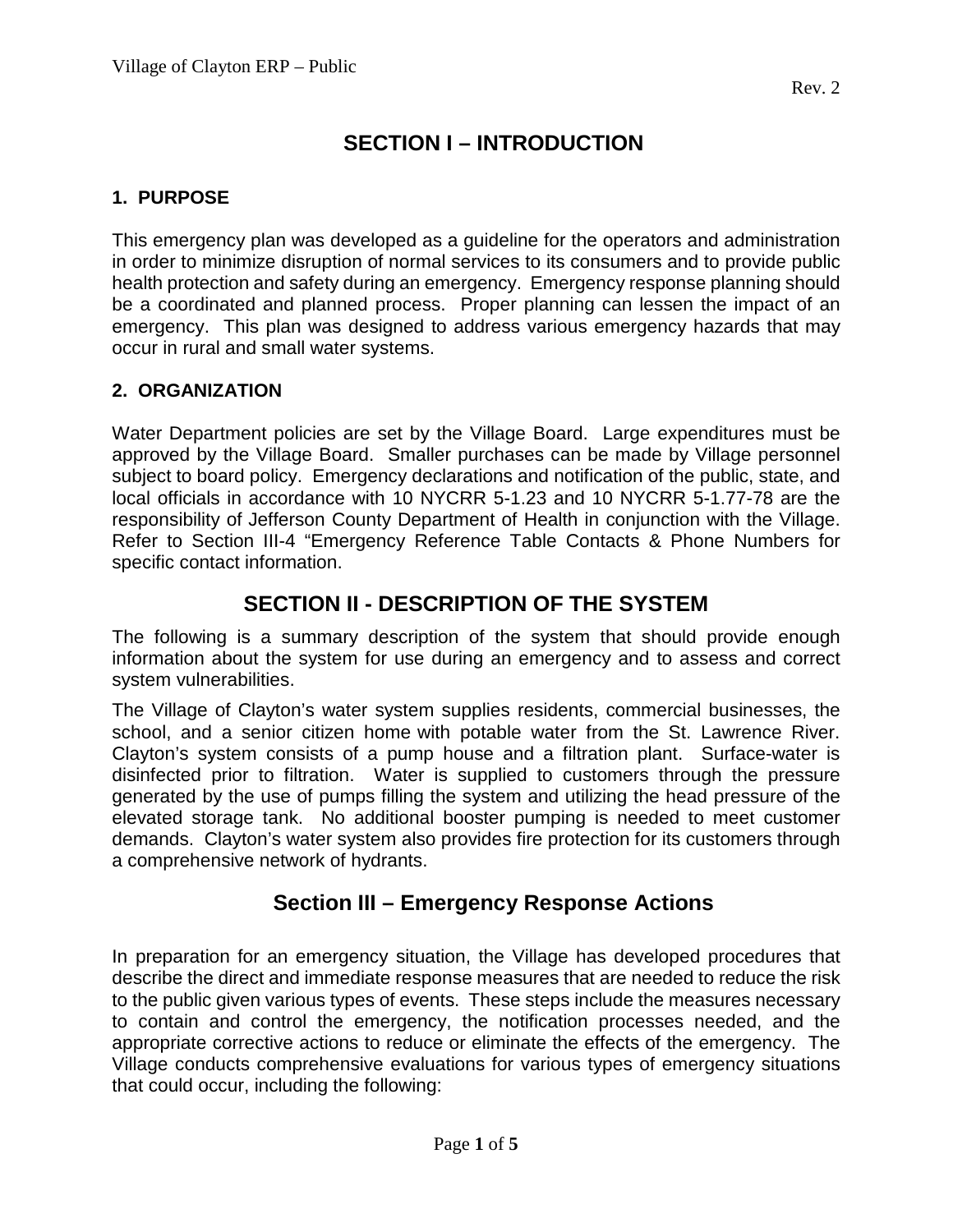- Prolonged Water Outage
- Transmission and/or Distribution System Failure
- Treatment Equipment Failure
- Source Pump Failure
- Loss of Automated Controls
- Contamination of Supply
- Chemical Incident at Facility
- Drought
- Flood
- Earthquake
- Severe Weather
- Fire
- Hazardous Material Release
- Terrorism or Vandalism

Through training, practice drills and continuous process improvements, the Village is able to ensure that these procedures will be successfully executed in the event of an emergency.

| <b>ORGANIZATION</b>                            | <b>CONTACT NAME</b>                                | <b>PHONE (DAY)</b><br><b>PHONE (NIGHT)</b> | <b>E-MAIL</b>                   |
|------------------------------------------------|----------------------------------------------------|--------------------------------------------|---------------------------------|
| Department of<br>Health                        | Off Hour / Duty<br>Officer                         | (866) 881-2809                             | N/A                             |
|                                                | <b>Bureau of Water</b><br><b>Supply Protection</b> | (518) 402-7650 (D)<br>(866) 881-2809 (N)   | bpwsp@health.state.ny.us        |
| <b>Local County</b><br>Dept. of Health         | <b>NYSDOH Watertown</b><br>Phone                   | $(315)785 - 2277$                          |                                 |
|                                                | <b>NYSDOH Watertown</b><br>Fax                     | $(315)785 - 2600$                          | N/A                             |
|                                                | Mike Tracy                                         | (315) 785-2277                             | michael.tracy@health.ny<br>.doh |
|                                                | <b>Claude Curley</b>                               | (315) 785-9730                             | claude.curley@health.ny<br>.doh |
| Department of<br>Environmental<br>Conservation | <b>Regional Office</b>                             | $(315)785 - 2513$                          | N/A                             |
|                                                | 24 Hour Spill Hotline                              | (800) 457-7362                             | N/A                             |
| NYS OEM (Office of Emergency<br>Management)    |                                                    | (518) 292-2200                             | postmaster@dhses.ny.gov         |

#### <span id="page-3-0"></span>**A. State and Local Agencies Notification List**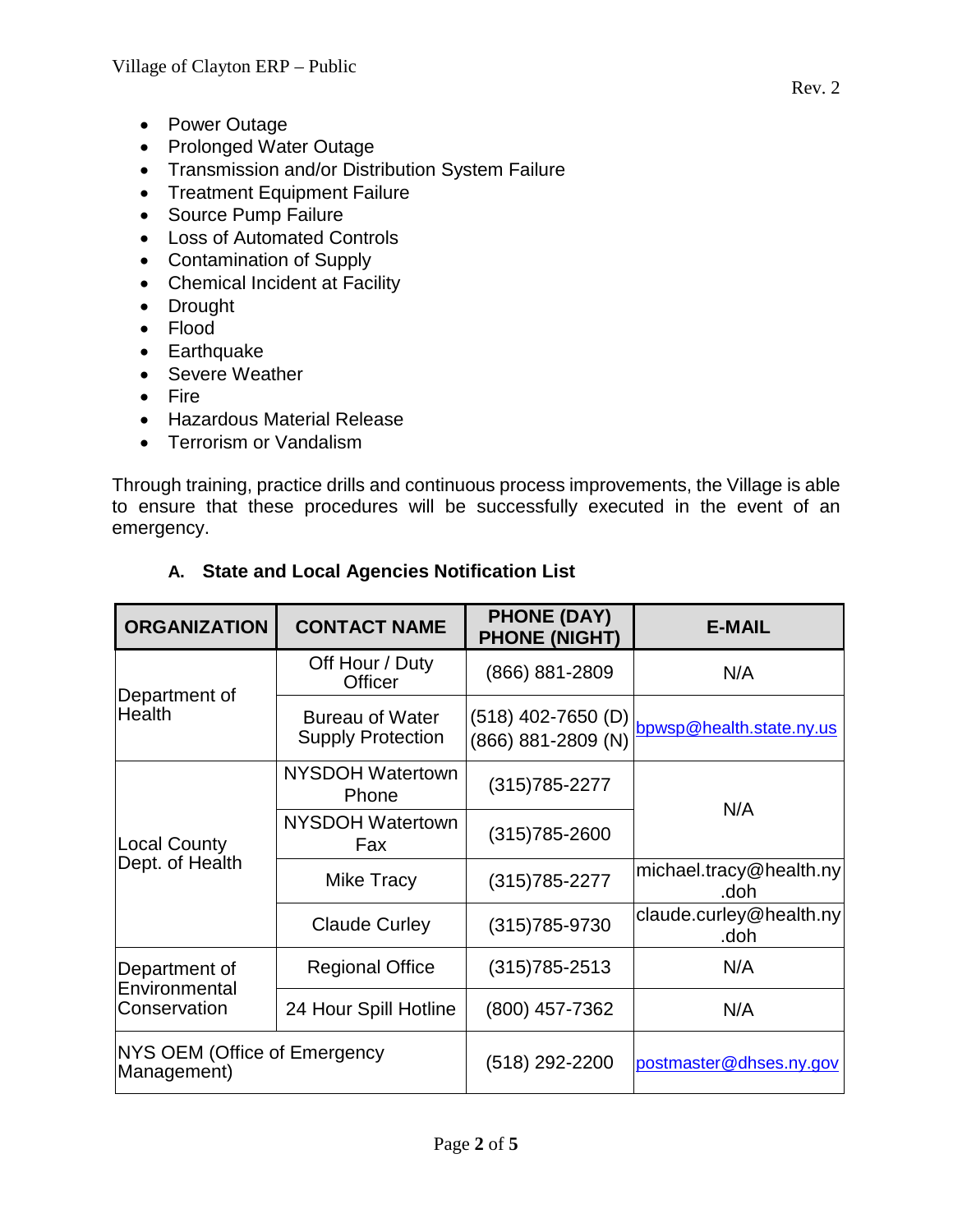| <b>Hazmat Hotline</b>                       | DEC's 24 Hour Spill<br>Hotline              | (800) 457-7362 | N/A                    |
|---------------------------------------------|---------------------------------------------|----------------|------------------------|
| County Office of<br>Emergency<br>Management | Jefferson County<br>Emergency<br>Management |                | Co.jefferson.ny.us     |
| New York Rural Water Association            |                                             | 1-888-697-8725 | nyrwa@nyruralwater.org |

#### **Section IV Emergency Water Use Restrictions**

#### <span id="page-4-1"></span><span id="page-4-0"></span>**1. EXPLANATION AND AUTHORITY**

During periods of a drought, a major leak, a system failure, or excessive consumption beyond the capacity of the system, etc., a Public notice of water use restrictions will be issued by the Village.

#### <span id="page-4-2"></span>**2. RESTRICTION STAGES**

Following are the levels or stages of restrictions that will be applied, the conditions that generally will trigger them, and the types of restrictions that are applied. The conditions that trigger various restriction stages could be based upon critical source water levels indicated in [Section II-2](#page-2-4) or other conditions such as imminent loss of water or pressure.

<span id="page-4-3"></span>

| <b>RESTRICTION</b><br><b>STAGE</b> | <b>STAGE TRIGGER(S)</b>                                                                                                      | <b>RESTRICTIONS</b>                                                                                                                                                                                              |
|------------------------------------|------------------------------------------------------------------------------------------------------------------------------|------------------------------------------------------------------------------------------------------------------------------------------------------------------------------------------------------------------|
|                                    | Demand is greater than<br>supply; system can keep<br>up but is running more<br>than normal; low risk for<br>imminent failure | <b>Stage 1 Water Conservation Advisory</b><br>issued to public to avoid unnecessary<br>usage (i.e., filling pools, watering lawns,<br>washing cars, etc.)                                                        |
| $\mathbf{I}$                       | Demand is greater than<br>supply and system is not<br>able to keep up; threat<br>of imminent failure is<br>medium            | <b>Stage 2 Water Conservation Advisory</b><br>issued to public, school, industries (in<br>addition to Stage 1 restrictions industrial<br>and commercial use may be limited<br>depending on criticality of issue) |
| Ш                                  | Demand is greater than<br>supply and threat of<br>imminent failure is high<br>or already occurred                            | All use restricted except health care and<br>other facilities as determined critical<br>need by the NYSDOH                                                                                                       |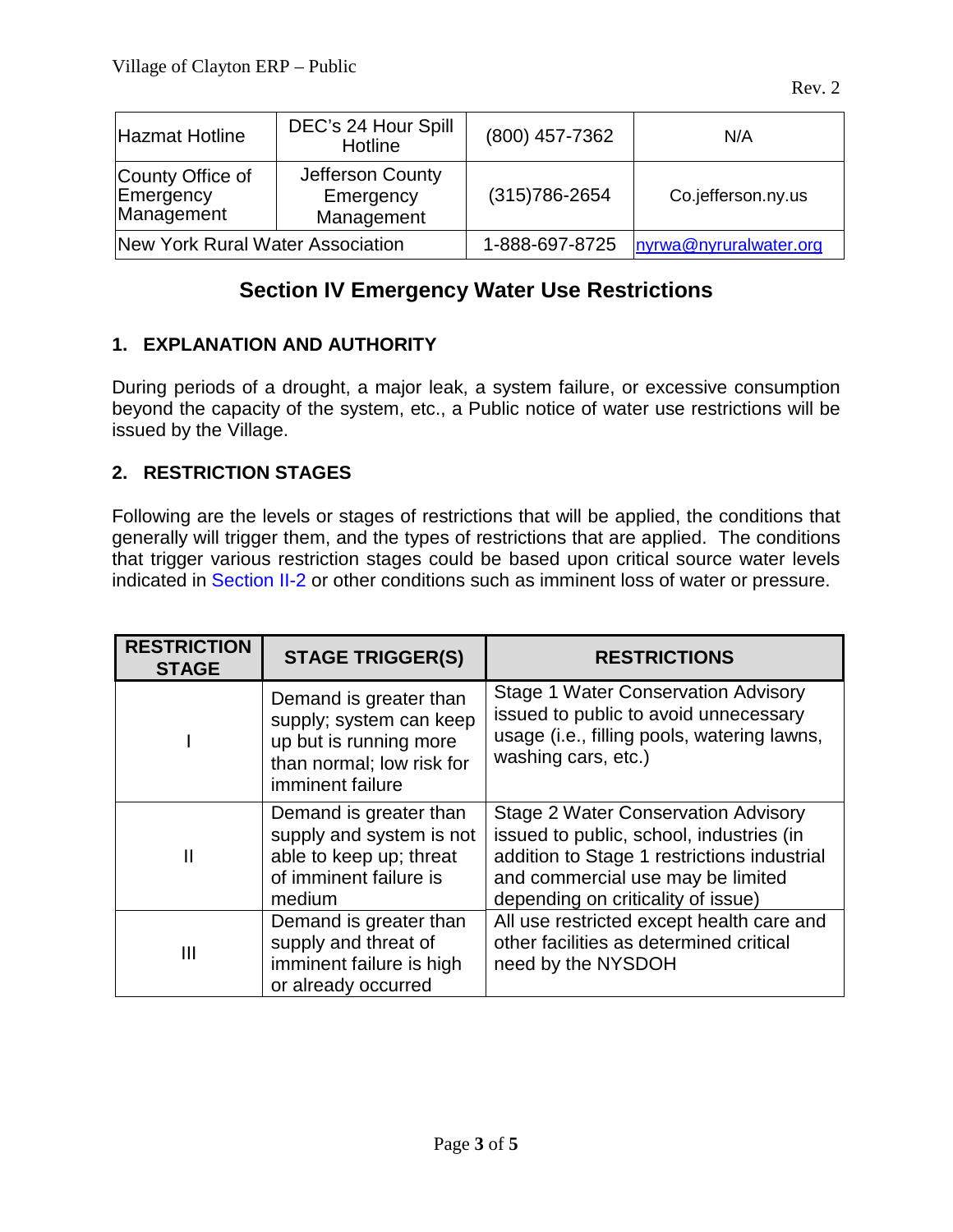#### **Section V – Communications**

Maintaining communication during an emergency situation is critical to an effective response. The Village has detailed procedures that identify the level and type of communication necessary for various types of emergency situations. Village employees are equipped with primary and alternate devices to ensure communication is maintained given various situations such as loss of telephone service.

By identifying possible emergencies and the impacts these situations could have on communication systems, the Village has been able to institute alternate methods to effectively maintain communication during various situations. Through these means, the Village of Clayton is able to help ensure that response measures are timely and effective.

During an emergency it may be necessary to track communications to ensure that all parties receive the appropriate level of information necessary to minimize the risks of a given situation. One tool that the Village may use to facilitate this process is a Communications Log Sheet. An example of such a log follows:

| <b>COMMUNICATION LOG</b> |             |                |                     |
|--------------------------|-------------|----------------|---------------------|
| <b>Date</b>              | <b>Time</b> | <b>Request</b> | <b>Action Taken</b> |
|                          |             |                |                     |
|                          |             |                |                     |
|                          |             |                |                     |
|                          |             |                |                     |
|                          |             |                |                     |
|                          |             |                |                     |
|                          |             |                |                     |
|                          |             |                |                     |
|                          |             |                |                     |

#### **1. Communication Log**